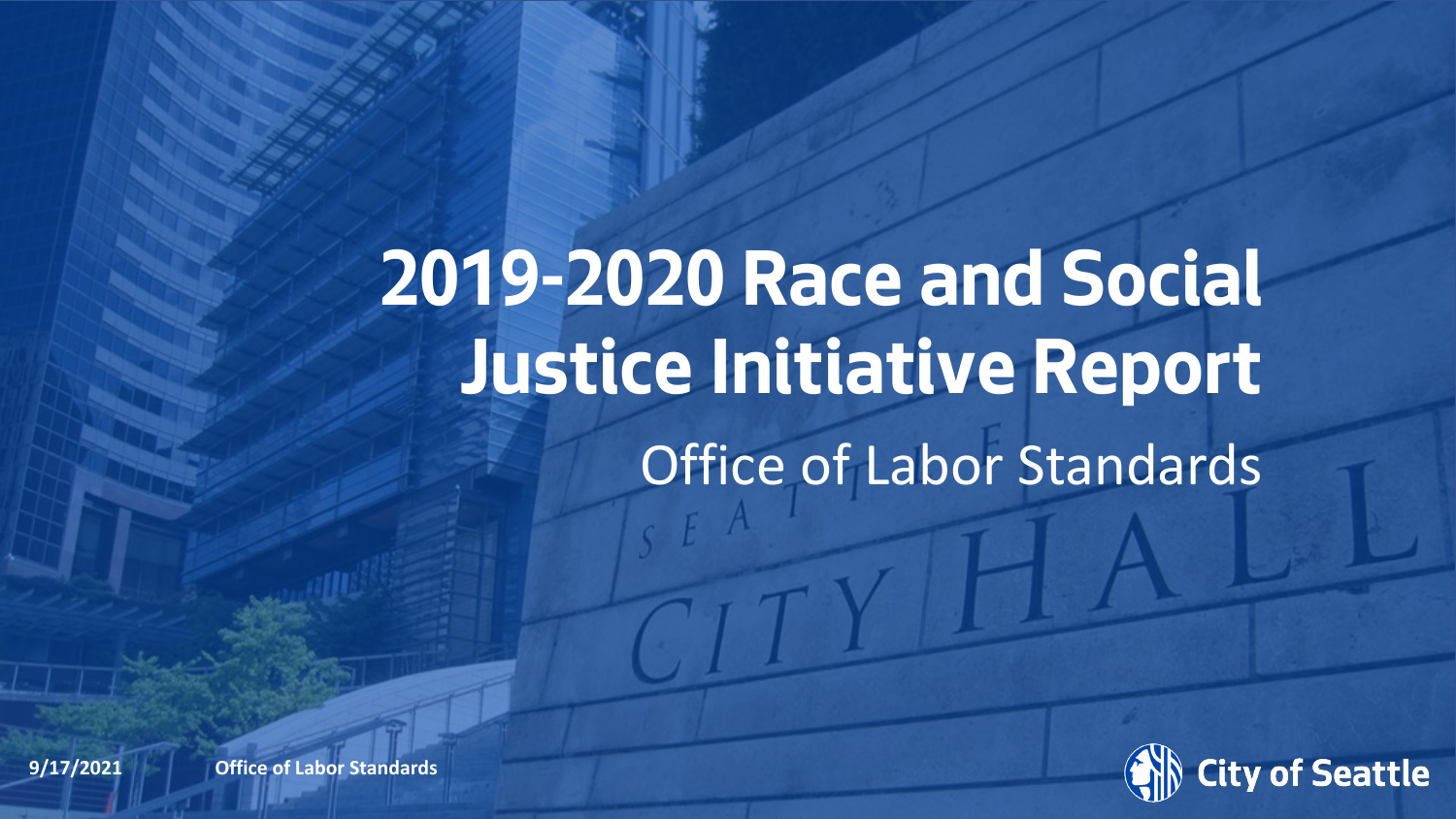

# **Race & Social Justice**

**Overview** COVID-19 Response Change Team

Budget Transparency & Participation COEF & Enforcement Partnership Racial Equity Toolkits (RETs)

**9/17/2021 Department Office of Labor 2** 

**Standards <sup>2</sup>**

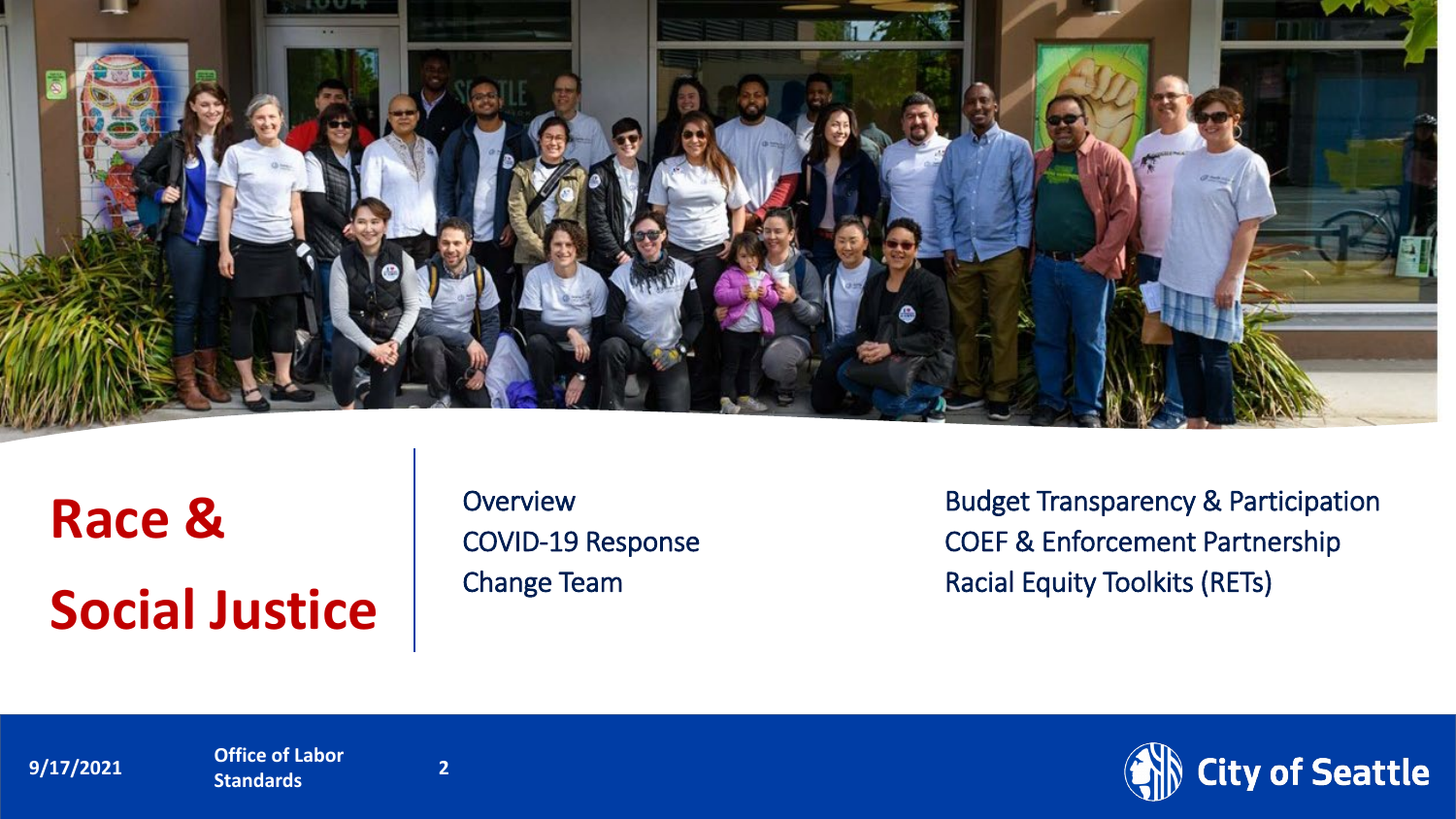

### **Workplace Equity**

Community │ Business │ Race & Social Justice

Our mission is to advance labor standards through thoughtful community and business engagement, strategic enforcement and innovative policy development, with a commitment to race and social justice.

> (206) 256-5297 [laborstandards@seattle.gov](mailto:laborstandards@seattle.gov) [seattle.gov/laborstandards](http://www.seattle.gov/laborstandards)



**April 23, 2020 Office of Labor Standards 206-256-5297**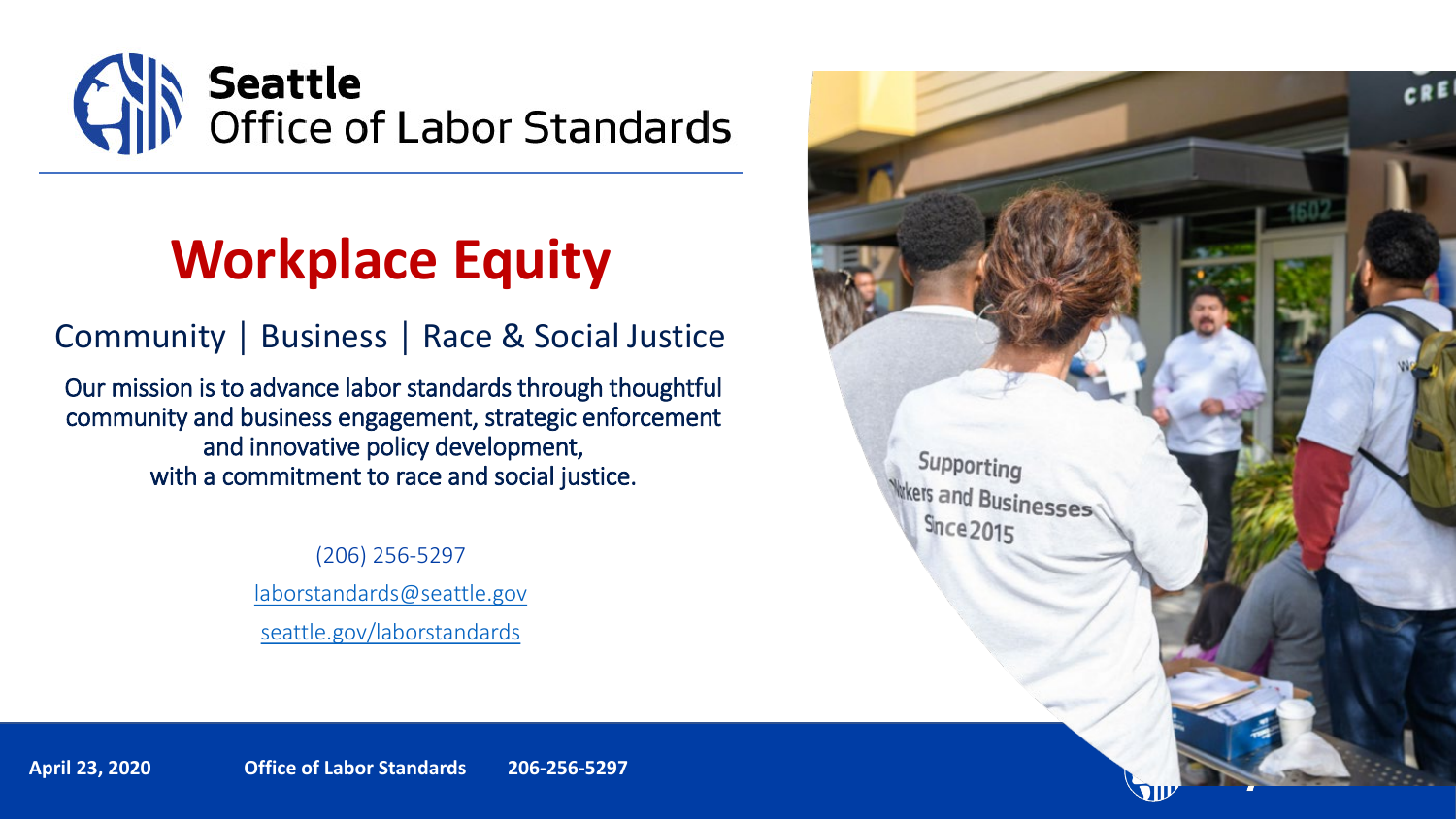# **Centering Race Equity in COVID-19 Response**

- Meeting emerging needs through policy changes and additions
- Increase access to labor standards information
- Mitigating burden on community-based organizations
- Meaningful enforcement efforts

**Standards <sup>4</sup>**

**9/17/2021 Office of Labor Department Name Page 1** 

• Partnerships and equitable access to COVID-19 resources



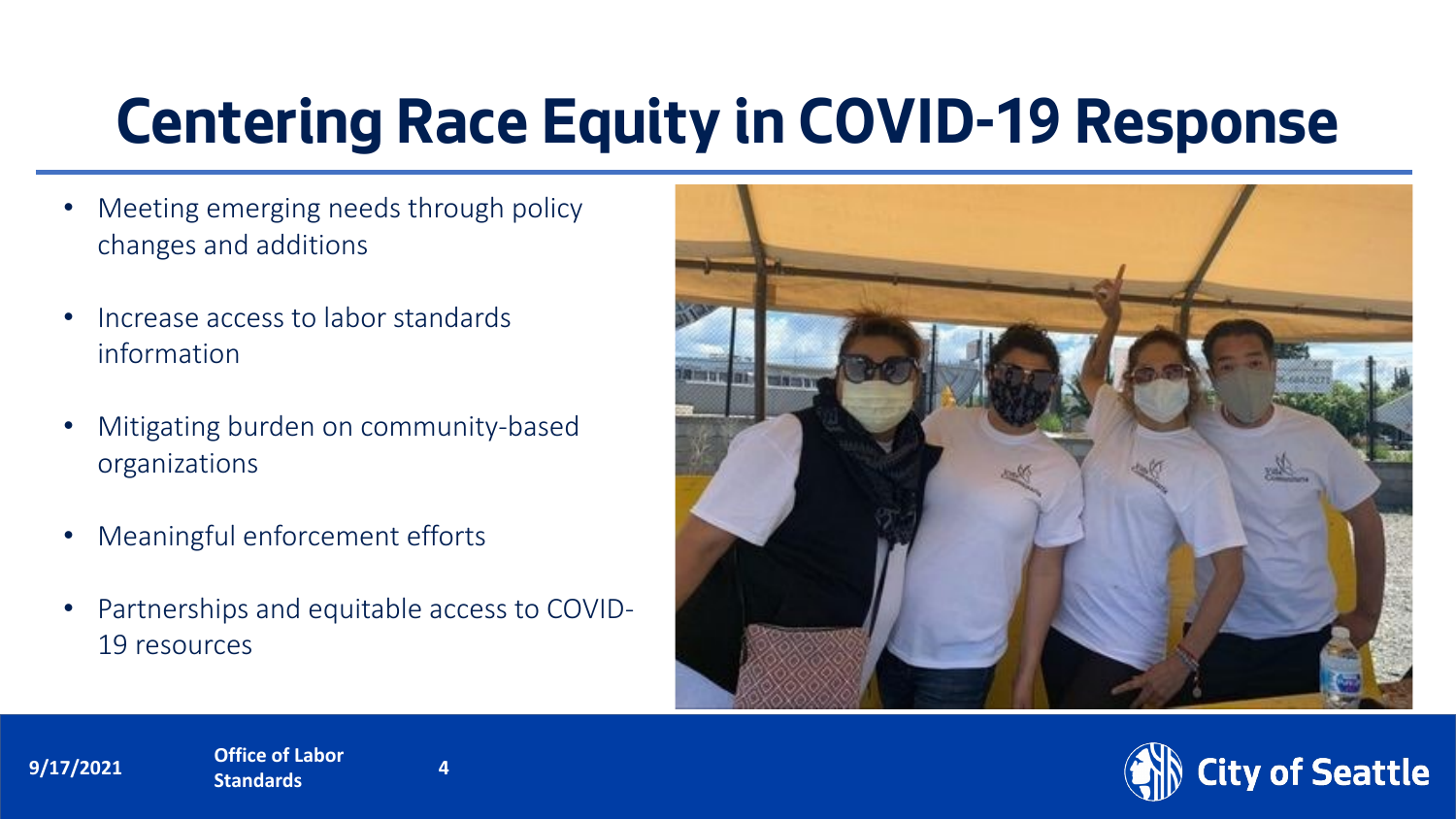# **Change Team**

Our mission is to eradicate institutionalized implicit and explicit racism within the Office of Labor Standards.

### 2019 Highlights

- Trainings
- Internal Advancement for Admin and BIPOC staff
- Racial Equity Toolkits

#### 2020 highlights

- We are still here!
- "Reimagining" Change Team's role at OLS
- Budget Transparency



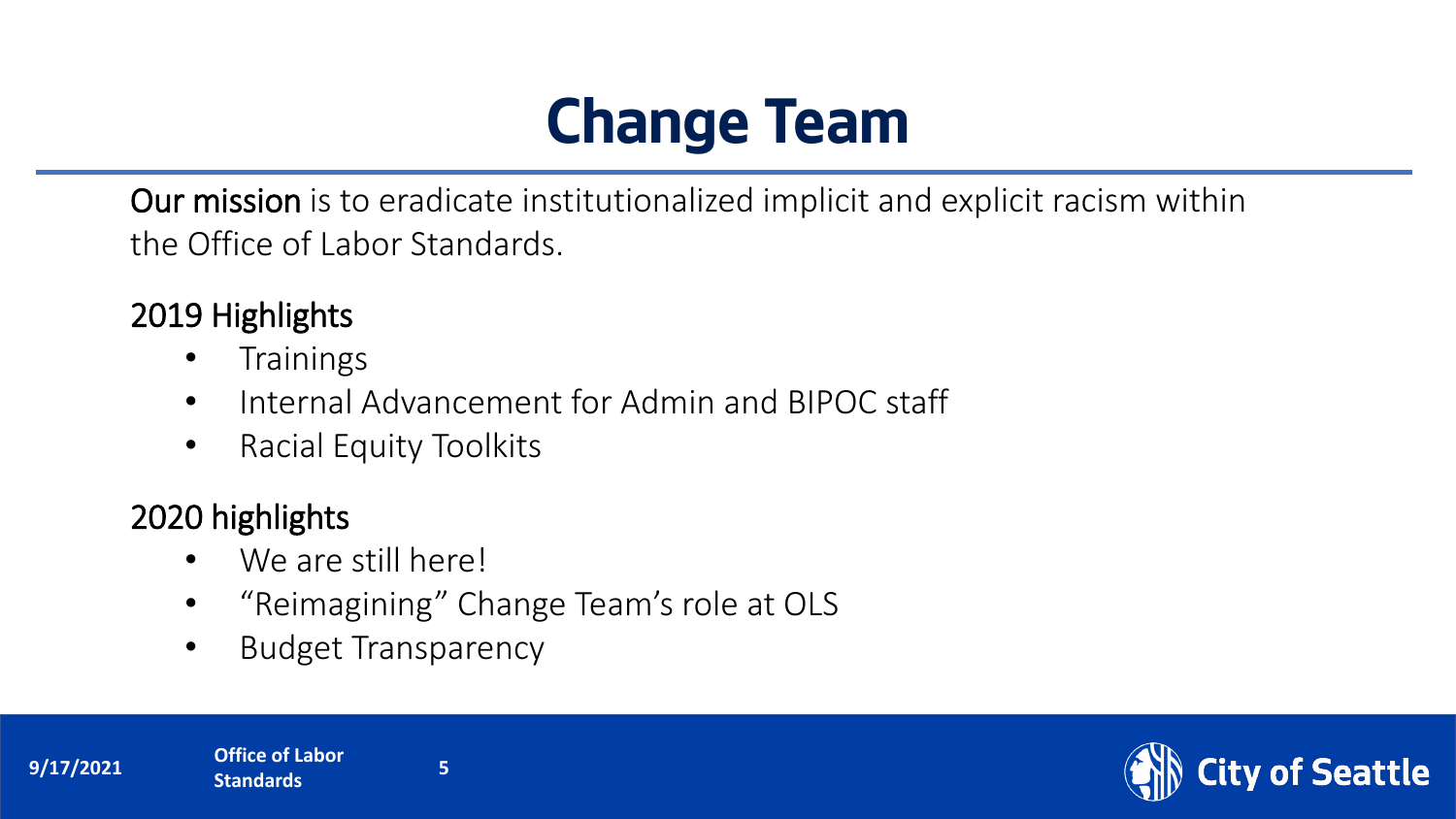# **Budget Transparency & Participation**



In August 2020 Change Team requested that we work to build a more transparent and inclusive budgeting process.



Built a proposed plan for more frequent information sharing and processes for staff to forward budget proposals.

Creation of background ("primers") on budget processes and proposals.

Rolled out the plan to Change Team and all-staff prior to implementation.



Management Team committed to piloting these new processes in 2021, with the intention to evaluate success and adjust if needed.



Director and Finance Director researched best practices and lessons learned from other departments to consider and evaluate in OLS processes.

of Seattle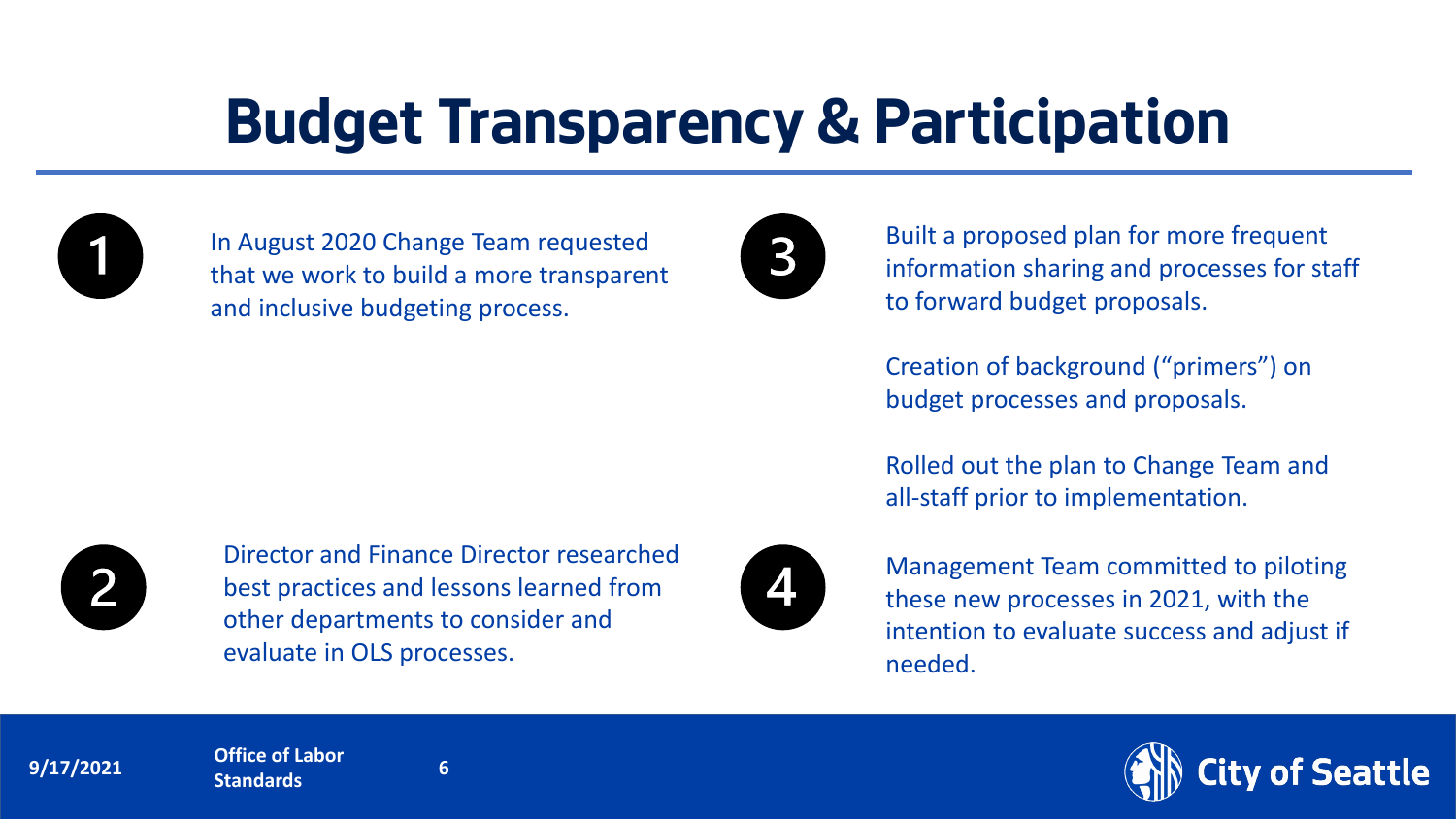# **COEF & Enforcement Partnership**

| <b>Goals</b>                                                             | $2015 - 2019$ Challenges                                                                                                                   | <b>2020 Solutions and Current Practice</b>                                                                                                                                   |
|--------------------------------------------------------------------------|--------------------------------------------------------------------------------------------------------------------------------------------|------------------------------------------------------------------------------------------------------------------------------------------------------------------------------|
| Accountable, trusted<br>partnerships                                     | When COEF partners referred a worker to OLS,<br>worker needed to do another intake with OLS<br>investigator.                               | Developed a Community Intake Referral form<br>that COEF partners can use and send to OLS<br>when referring a worker.                                                         |
| Elimination of barriers to<br>reporting violations                       | OLS website information on investigation<br>process was full of legal language and hard to<br>understand.                                  | Created a 2-page graphic handout on OLS<br>Investigation with COEF partners.                                                                                                 |
| Accurate, helpful<br>information to and from<br><b>OLS and community</b> | An uneven understanding of OLS Investigation<br>process amongst COEF partners and difficulty<br>keeping up with changing practices at OLS. | Every quarter COEF partners receive a 1on1<br>Training from E-team members on enforcement<br>priorities, investigation process, labor laws and<br>industry violation trends. |

**9/17/2021 Department Office of Labor Department 1 Standards <sup>7</sup>**



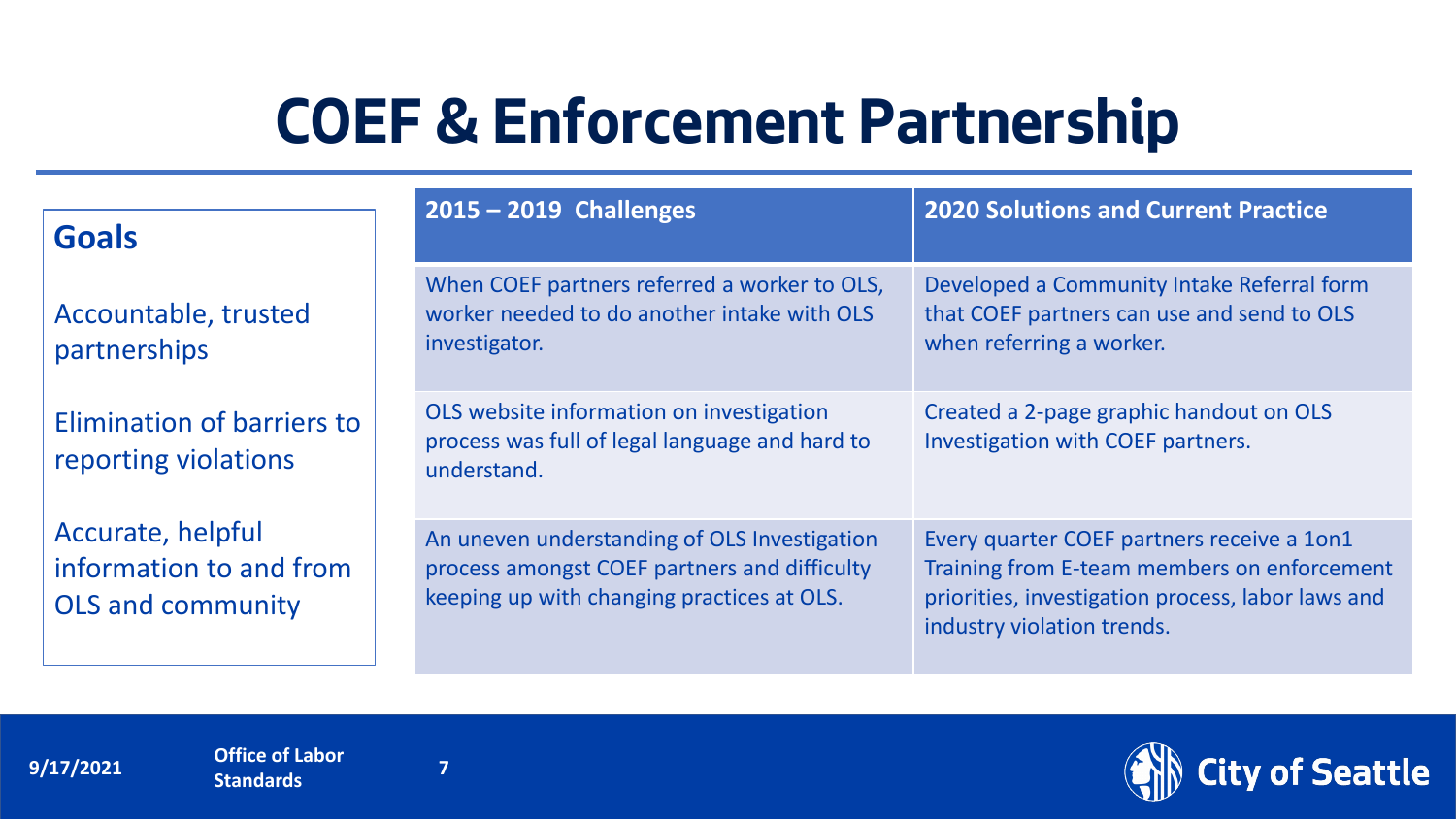

### **Racial Equity Toolkits**

Accessibility Guide

Community Outreach & Education Fund Request for Proposals

Business Outreach & Education Fund Request for Proposals

Demographic Data Collection

In Remembrance: Block Print by our colleague and friend **Sarah Leyrer**



**9/17/2021 Department Office of Labor 0. 8 Standards <sup>8</sup>**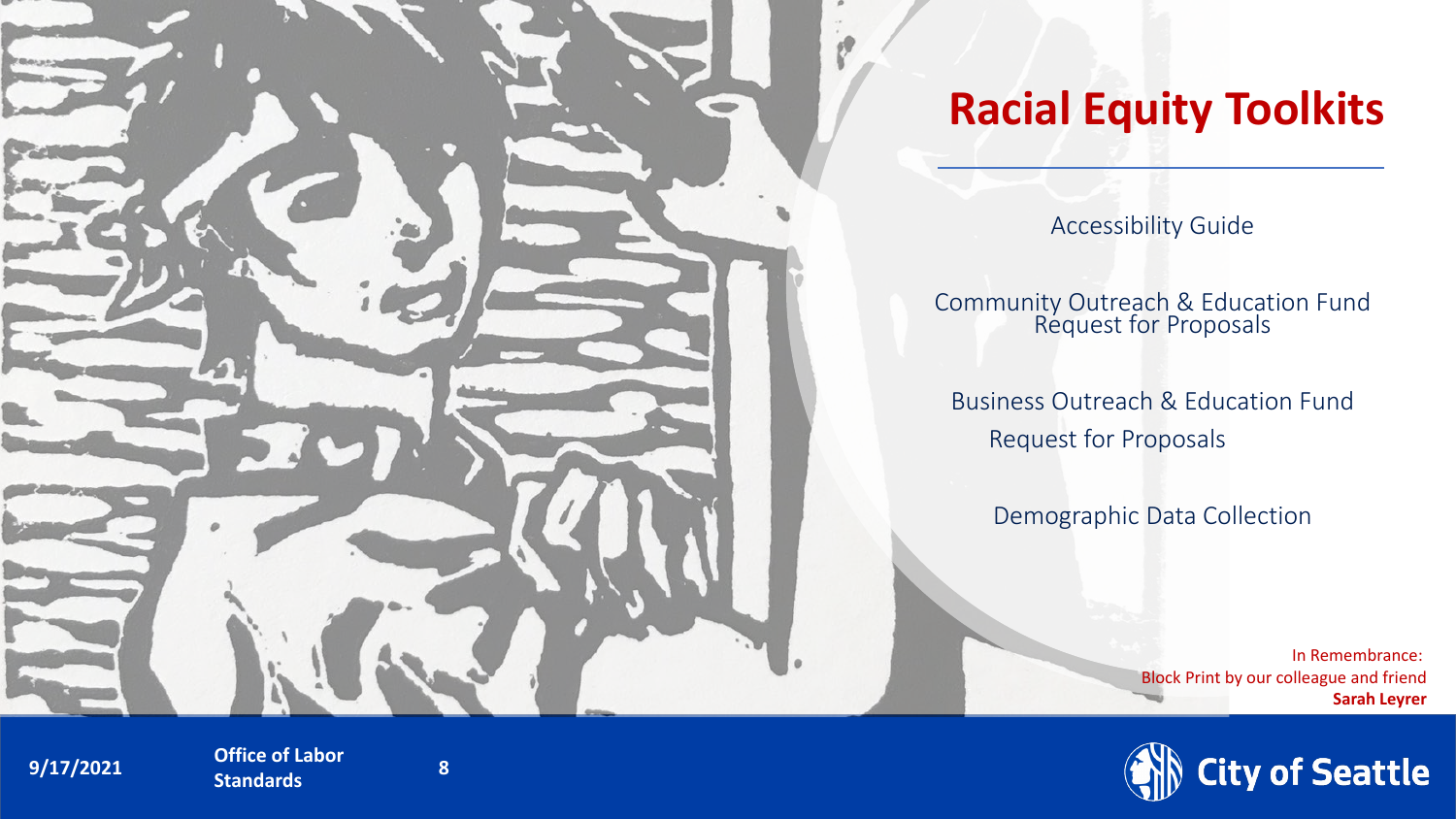# **Accessibility Guide Toolkit**

### Goal Statement

To ensure that all Seattle workers and employers can easily access and understand outward facing OLS materials by creating a set of principles and tools to guide OLS staff in creating materials, presentations, and trainings.

### Engagement

- All OLS staff members, comprised of diverse intersectional identities and lived experiences
- Distributed an anonymous survey and provided for 1x1 interview to allow for honest and critical feedback, particularly from BIPOC, immigrant and refugee, and ESL staff.

### Issues Identified

- Need for a training and implementation plan to ensure use of the guide
- Community feedback should be tracked and made available for future reference





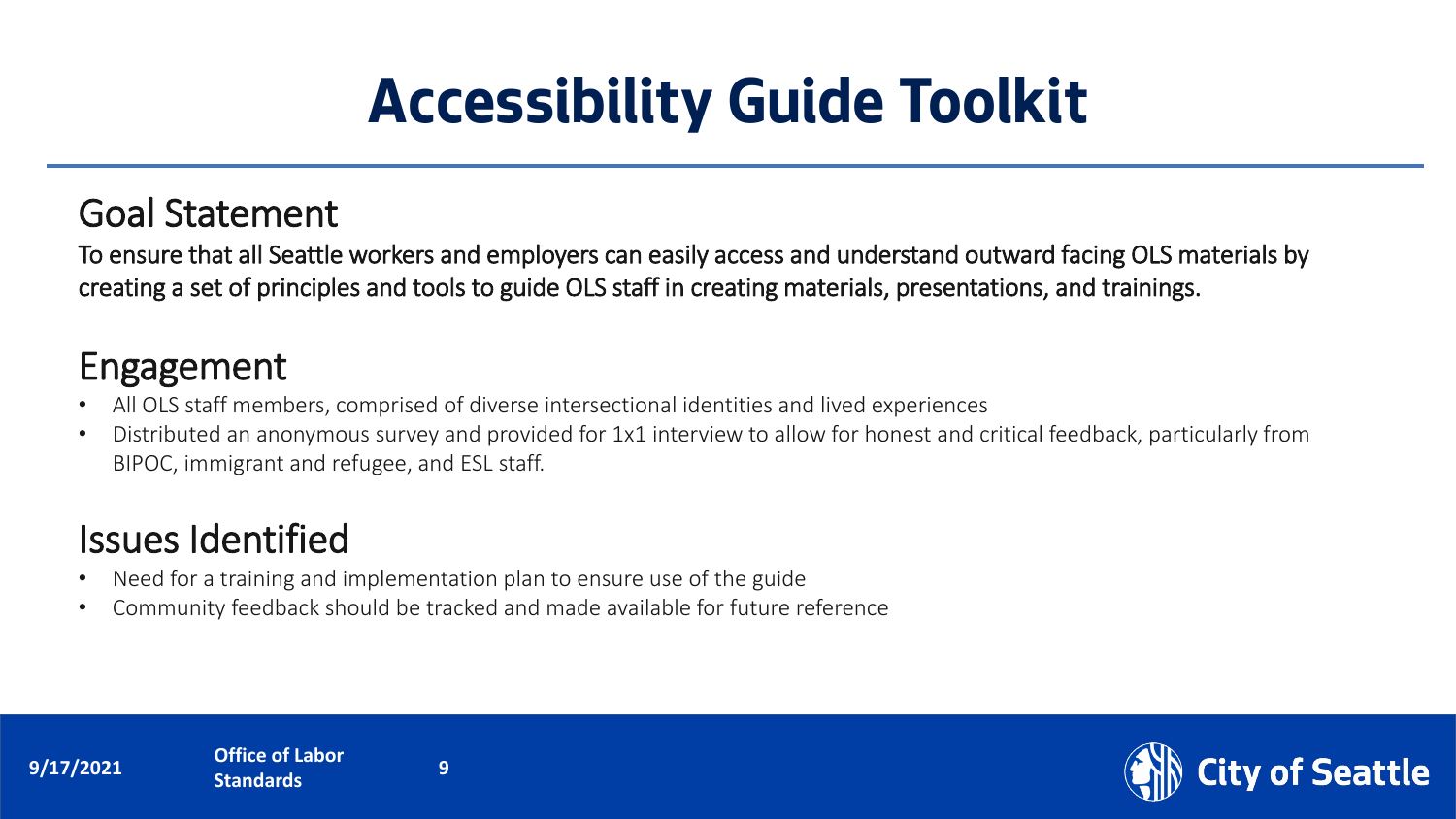#### Create a training and implementation plan

All staff have received training and the guide is used officewide for outward facing materials. New staff are introduced to the guide as part of the formal onboarding

process.

#### Track community feedback

A linked spreadsheet was added to the guide to document community feedback and resulting updates.

#### Share with other departments

The guide was shared with all COS language access liaisons to promote the use of plain language in English materials, a key component of quality translations.



**9/17/2021 Department Office of Labor 10** 

**Standards**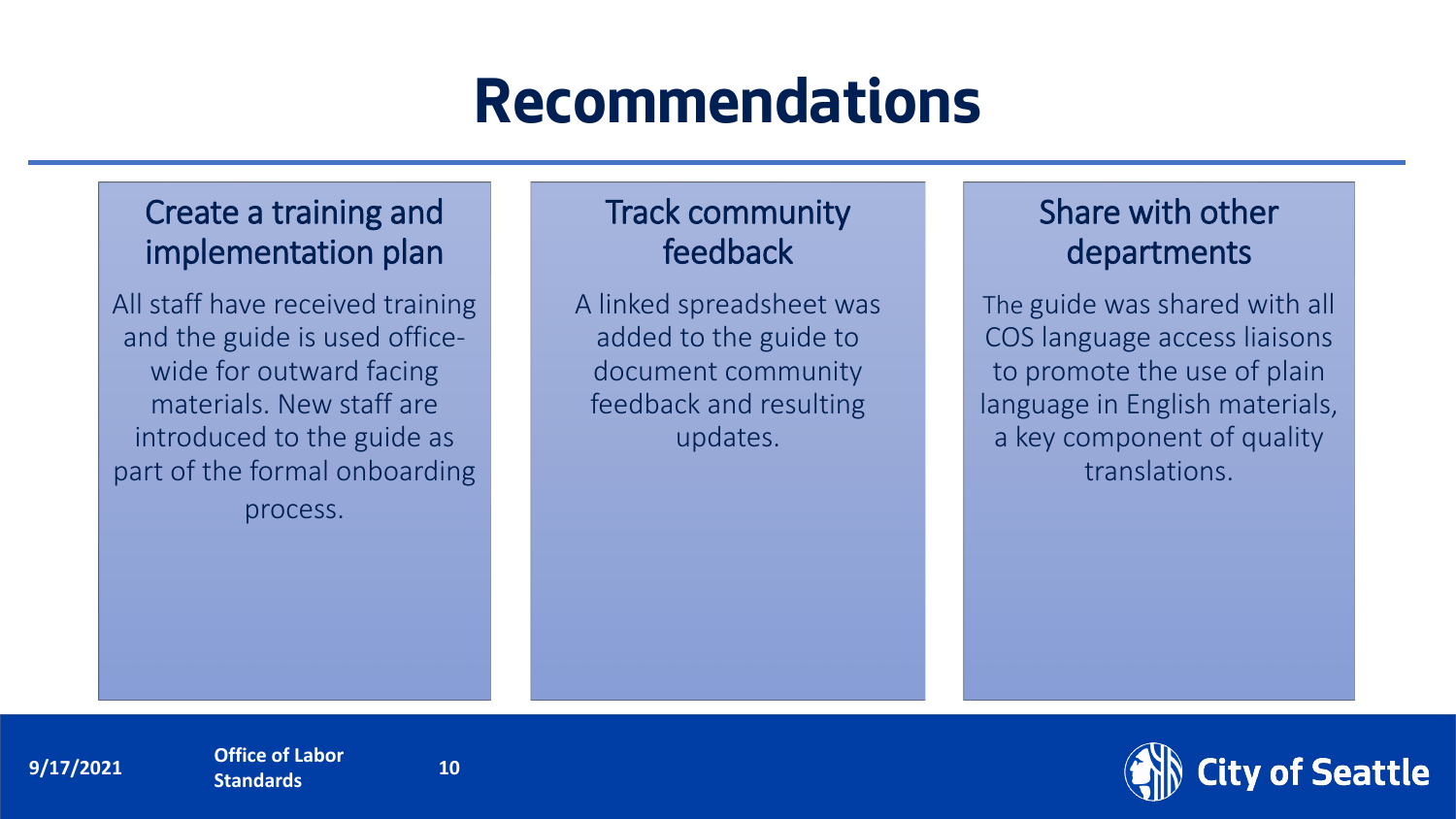# **Demographic Data Toolkit**

#### Goal Statement

Through thoughtful demographic data collection and analysis about the communities that we serve, we can better assess and identify gaps in our efforts to improve the lives of BIPOC workers.

### Engagement

- Sought feedback on the new survey from Community Outreach and Education Fund partners
- Consulted with other city departments who collect similar survey; including: SDOT, City Demographer and DARE participants.

### Issues Identified & Addressed:

- Survey length was lengthy, which reduced response
- The potential for an incomplete or low response rate left gaps in data
- Challenges with prejudices or discomfort within different communities about answering question of a culturally or politically sensitive nature.
- Concern that that the survey and translations may not adequately preface or explain the reason, context, or nature of the question being asked.



**9/17/2021 Department Office of Labor 11 Standards** 

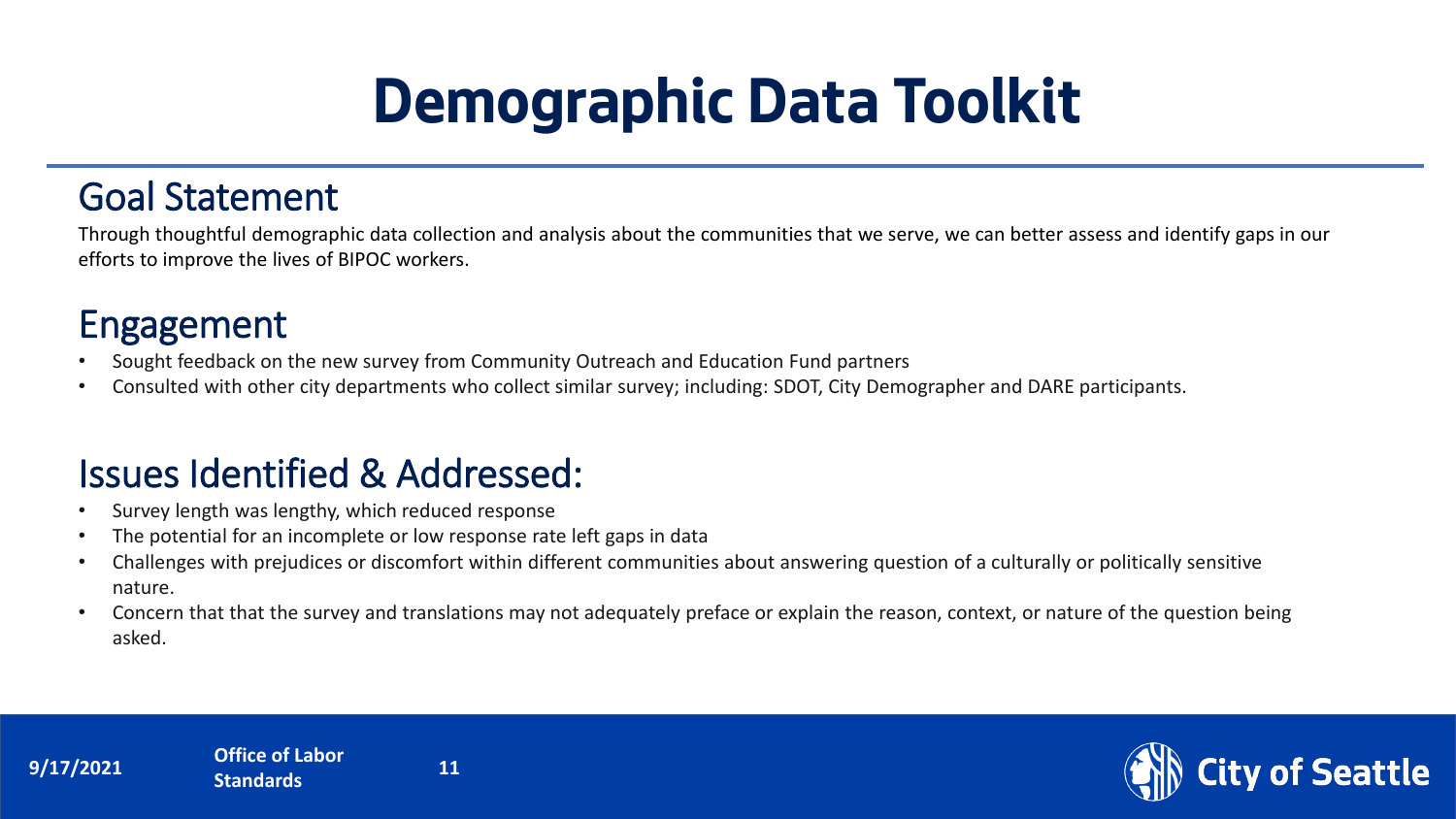#### Improve Response Rate

Higher touch efforts

to increase use

#### Reducing Respondent Burden

Shortened survey and average time taken to complete survey.

#### Improve Survey Design

Included visual aide and catchy email subject line. Reorganized order of the questions.

#### Accessibility

Simplified language **Translations** 

#### External Resources

Using external databases to have global sense of demographics



**9/17/2021 Department Office of Labor 12 Standards** 

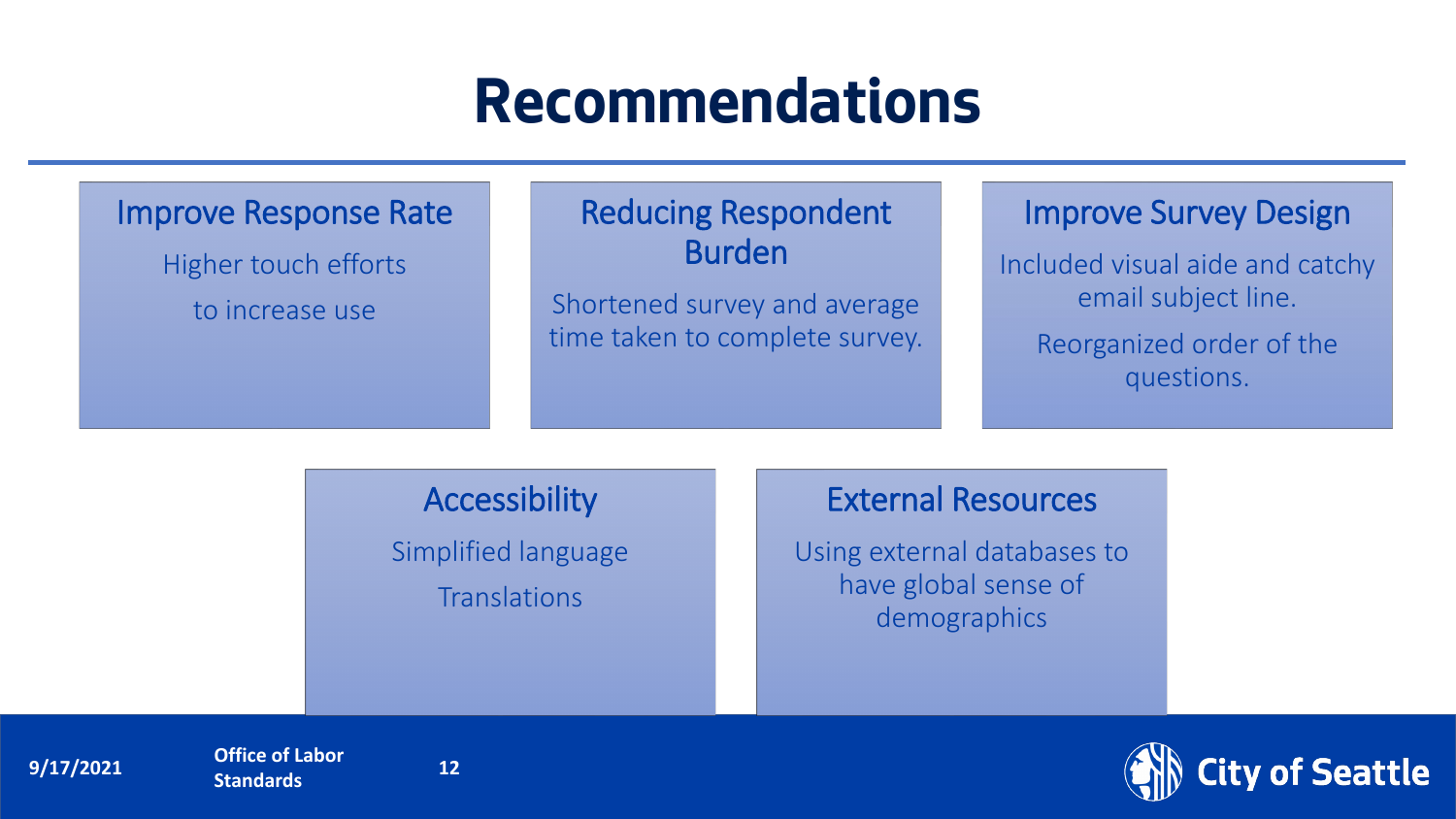# **COEF RFP Toolkit**

#### Goal Statement

To ensure that the Community Outreach and Education Fund Request for Proposal (RFP) guidelines and process are easy to understand and accessible for community organizations, in particular those led by, staff by, and/or serving BIPOC community members.

#### Engagement

- 16 community organizations in 1on1 conversations
- Conducted a survey at the conclusion of RFP application process for feedback

### Issues Identified

- Repetitive and convoluted language
- A complicated application process that favored seasoned grant writing skills
- Inequitable opportunity for applicants with stronger oral communication and English language skills

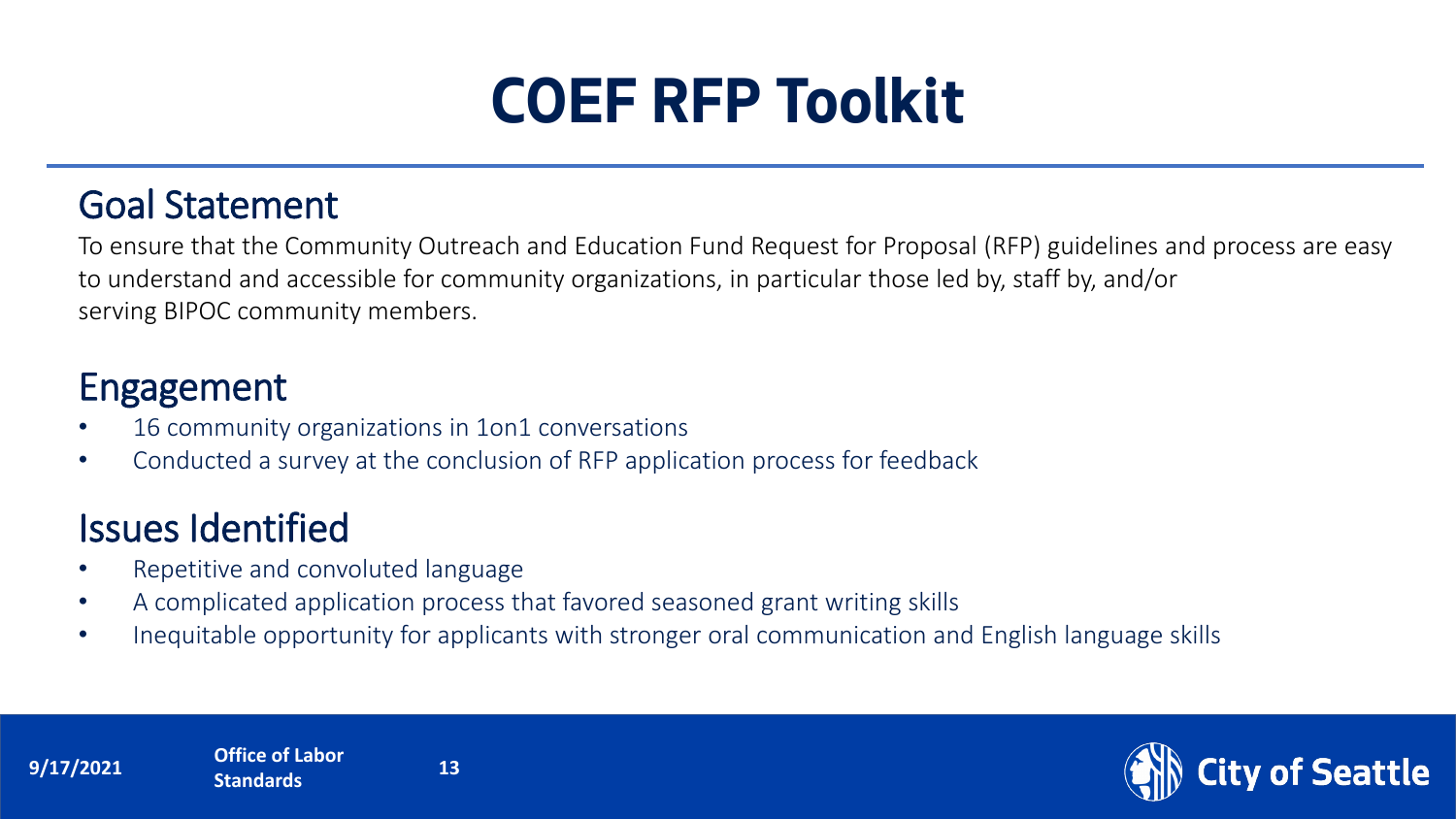Declutter and simplify Language

Examined RFP language and eliminated redundancies, legal jargon and complex sentences which significantly reduced its length.

Create accessible application process that does not favor seasoned grant writing skills

Replaced broad 20-page narrative request with simple language application templates.

Accommodate oral communication and inlanguage skills

Provided opportunity for applicants to apply with an oral presentation that provided simultaneous interpretation.



**9/17/2021 Department Office of Labor 14 Standards** 



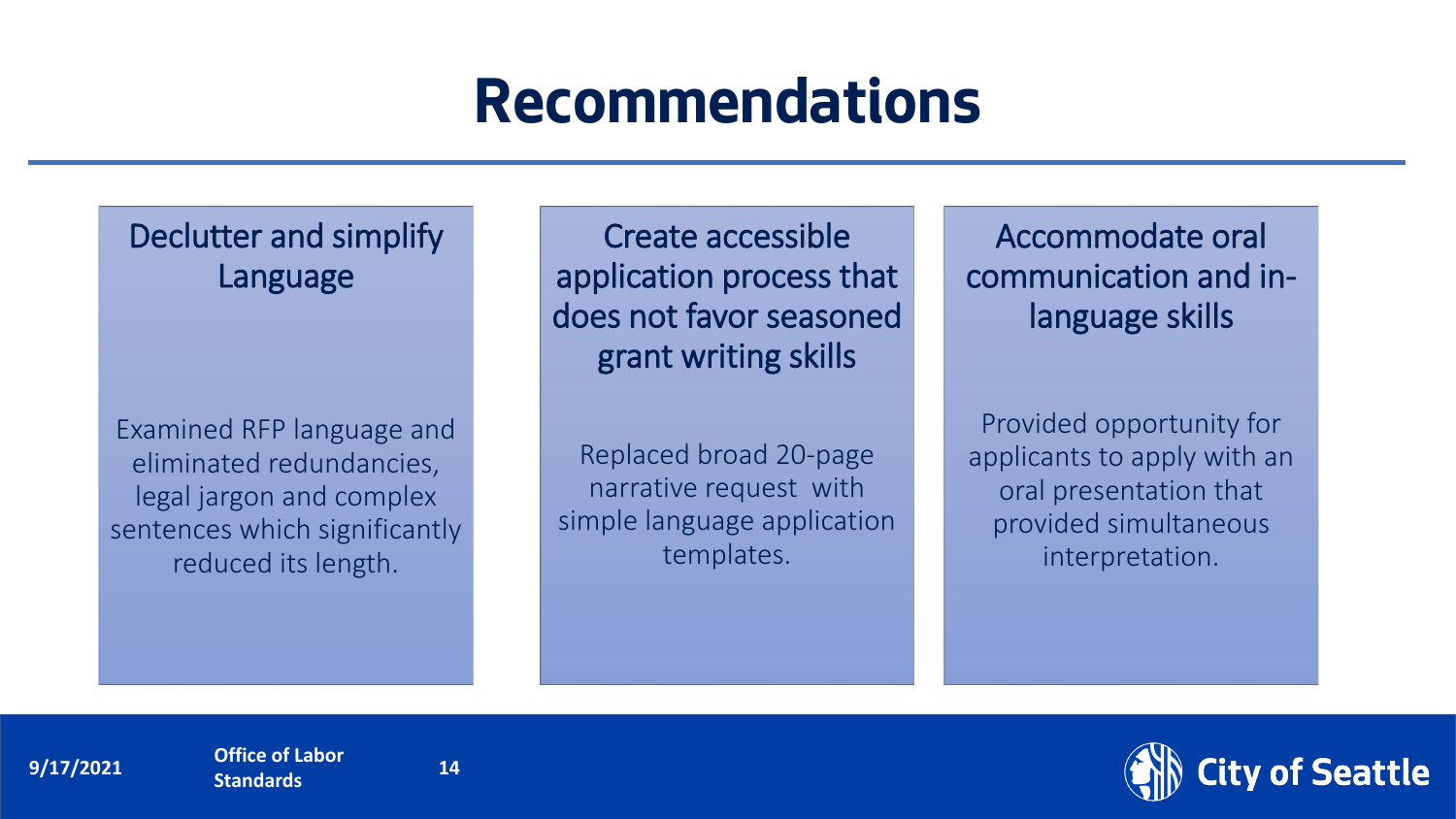# **BOEF RFP Toolkit**

#### Goal Statement

To use the Racial Equity Toolkit (RET) process to equitably streamline the Business Outreach and Education Fund (BOEF) Request for Proposals (RFP)

#### Narrowing the RFP scope:

- Simplify scope of work outcomes with an RSJI lens (i.e., what work do we want vendors to perform);
- Performance measures (Qualitative & Quantitative);
- Examine using professional service providers to promote voluntary compliance; and consider multiple RFPs with different scopes (e.g., a contract only for technical assistance, or a contract only for door-to-door outreach)

#### Engagement

• Engaged 12 existing and former BOEF partners and ethnic Chambers through discussion and written survey

#### Issues Identified

- BIPOC organizations had fewer resources to complete the BOEF RFP application; including smaller staffing, language barriers and less knowledge of grant written processes.
- Simplify the RFP application and make the process more equable to everyone.



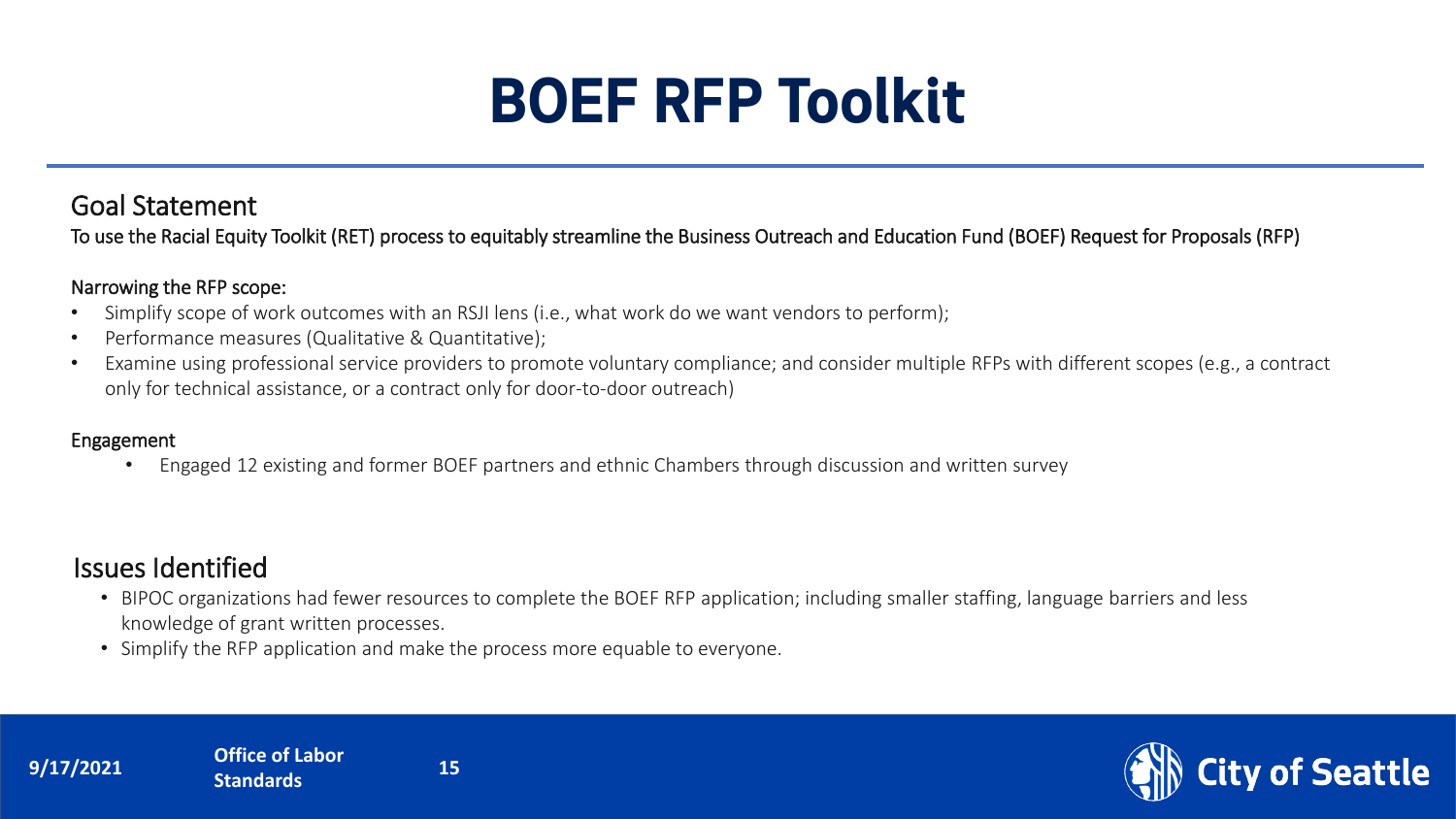**Simplify the RFP application, scope and process**

**Include professional service provision in the scope of work, like accounting, payroll, and legal services**

**Consider multiple RFPs with different scopes** 

**9/17/2021 Office of Labor 16 Standards <sup>16</sup>**

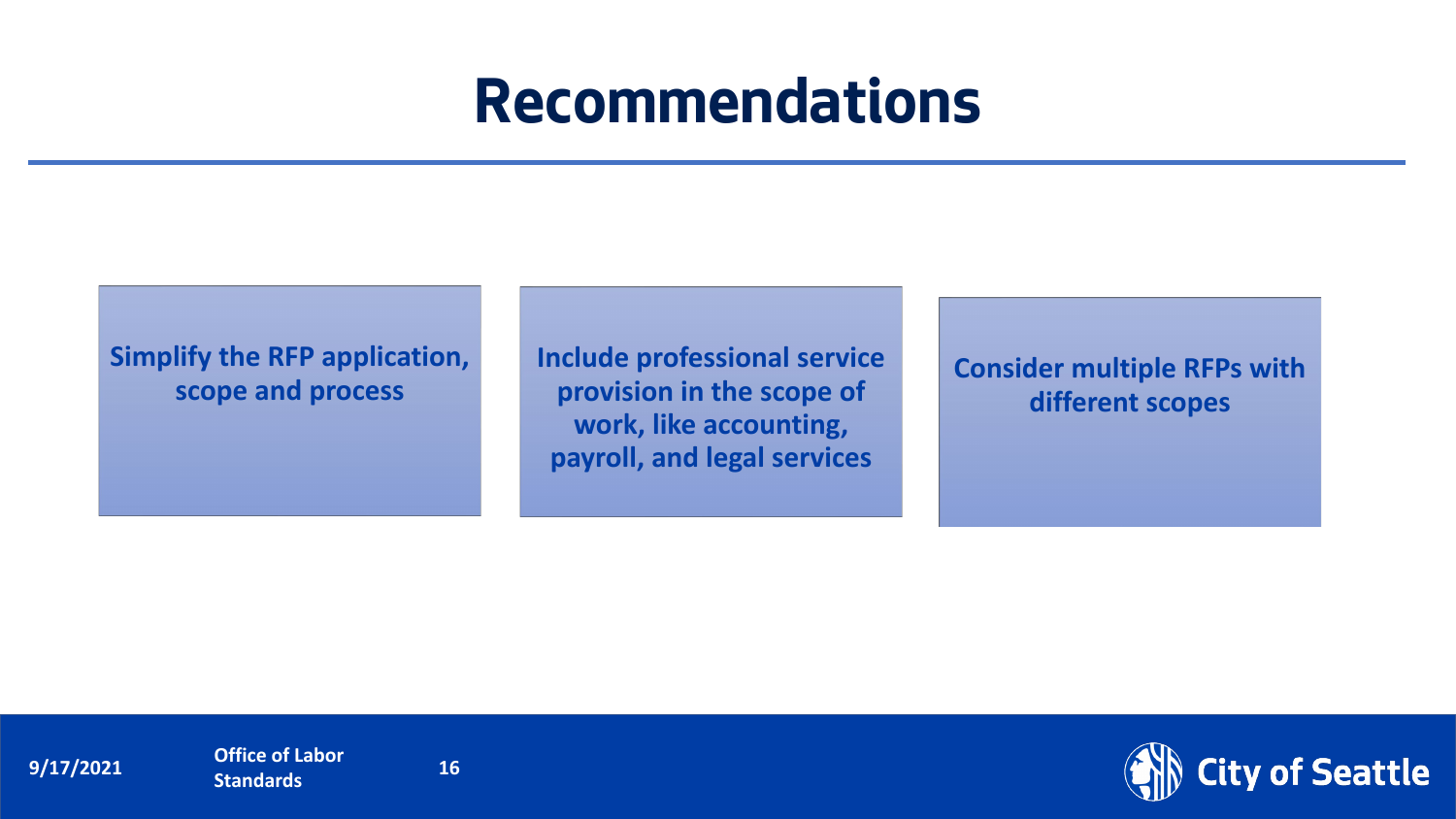# **Preview of 2021**





**9/17/2021 Office of Labor 17 Standards <sup>17</sup>**